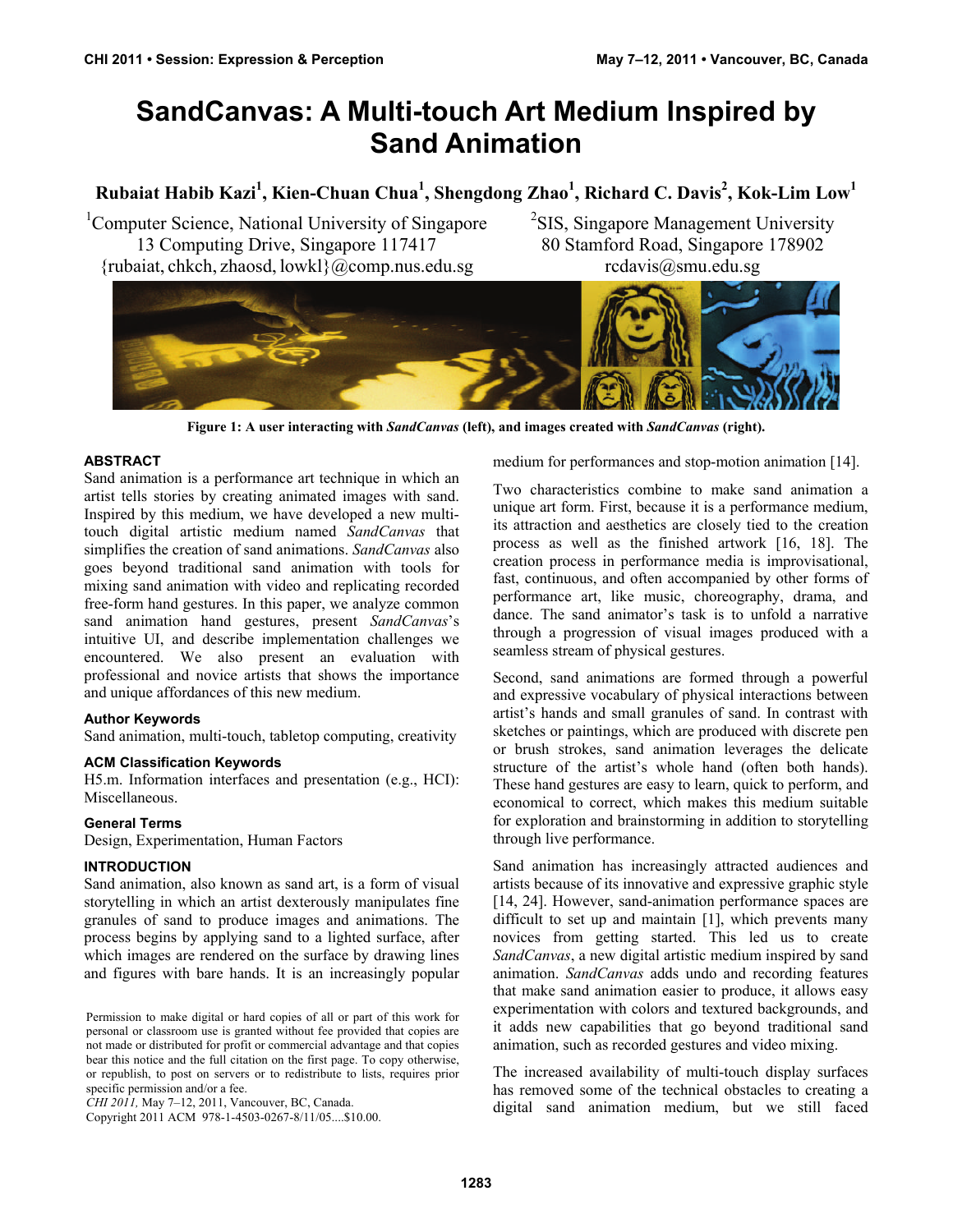significant challenges. Multi-touch UI toolkits do not currently capture all the richness in human hand gestures [21]. In particular, they do not attempt to map touch regions in the current time step to touch regions in the previous time step. This required us to devise a new, fast approach to performing this mapping. Also, simulating the physical behavior of sand in real time is still a major challenge. We achieved real-time performance by optimizing an existing technique [28] and using graphics hardware acceleration.

In this paper, we make the following contributions:

- We introduce a new digital artistic medium that leverages the expressiveness of hand gestures on a multi-touch platform to provide a visual experience that goes beyond physical sand animation.
- We analyze the sand animation process, highlighting common pouring and manipulation techniques and developing a taxonomy of hand gestures.
- We present *SandCanvas*'s intuitive UI design and its enhanced digital capabilities.
- We describe our implementation, which employs new techniques for performing real time sand simulation in response to gestural input.
- We evaluate *SandCanvas* with 1 professional artist, 4 amateur artists and 2 novice users to gain insight into the importance and unique affordances of this medium.

#### **RELATED WORK**

*SandCanvas* is inspired by new media interactive installations and recent advances in interactive surfaces. We divide related work into three sections. First, we briefly summarize recent work in technologically enhanced static and performance art creation systems in general and for multi-touch surfaces. We then describe related systems and algorithms for sand motion simulation. Finally, we discuss systems closely related to *SandCanvas*.

### **Technologically Enhanced Art Creation Systems**

Performance art has a rich history that spans hundreds of years [17]. Myron Krueger's *Videoplace*, developed between 1969 and 1975, was an early interactive artwork that incorporated computer vision [15]. Since Videoplace, numerous audio-visual performance systems have been driven by human gestures [18, 27]. Examining numerous audio-visual performance systems, Levin derived a set of design goals for new performance art systems [18]. According to him, successful systems should be predictable, instantly knowable and indefinitely masterable. We pursued similar goals when designing *SandCanvas*.

In recent years, researchers have produced 2D animation by demonstration systems that could be used for performance art. K-Sketch [9] is a general purpose and informal sketch based 2D animation tool that allows novices to create animation quickly and easily, but all interaction must be done through a single point. In Video Puppetry [4], artists record simultaneous manipulations of multiple physical

puppets to create animation. Researchers have also explored the use of multiple touch points to record real-time deformation of characters [13].

Researchers have also produced notable multi-touch painting systems. Project Gustav attempts to create a realistic painting experience [22], while I/O brush [25] allows artists to paint with patterns and movements "picked up" from everyday materials. Fluid Paint [30] and IntuPaint [31] use the entire region of contact between brush and surface to model brush strokes. *SandCanvas* also captures the entire region of contact between the surface and the artist's hand to model interactions with sand.

*SandCanvas* bears a resemblance to each of the art creation systems presented here. It is a medium for performance art where the final performance is a kind of 2D animation. Instead of animating a fixed set of characters, however, the artist creates characters in sand using rich gestures that cannot be represented adequately with a set of discreet points. *SandCanvas* also has unique creative tools like recorded gestures that aren't found in any of these systems.

#### **Physical Sand Simulation**

Since the sand particles used in sand animation are very fine, the number of sand particles is potentially huge. Hence, physically accurate interaction with sand is particularly challenging. Li and Morshell devised one simulation approach, but it assumes that sand is moved by convex objects only [19], which prevents touch regions of arbitrary shape from interacting with sand. Bell and colleagues devised a sand simulation method that handles arbitrary shapes [5], but it models each grain as a discrete element and will not produce real-time simulations on the scale needed for sand animation.

Summer and colleagues developed a faster technique that still falls short of real-time performance [28]. Onoue and colleagues sped it up by assuming that only rigid objects would interact with sand [23]. Our method is also based on Summer's, but we do not assume objects are rigid, because an artist's hand can change as it moves across the canvas.

#### **Sand Art for Storytelling**

We have found few sand art systems worth noting. Hancock and collegues' sandtray therapy system allows storytelling on a sand background, but users manipulate figurines instead of sand [11]. Ura and colleagues developed a tool for painting with simulated sand, but it reduces input to discrete points  $[29]$ . iSand<sup>1</sup> is an iPhone application for sand art that shares this limitation, and its sand granules are much larger than those used in traditional sand animation.

In contrast, *SandCanvas* captures rich human hand gestures in multiple areas instead of multiple points. It also preserves the expressive and playful nature of sand animation and adds new capabilities that go beyond traditional sand animation, such as recorded gestures and video mixing.

l

<sup>1</sup> http://itunes.apple.com/us/app/isand-sand-particle-painting/id346966446?mt=8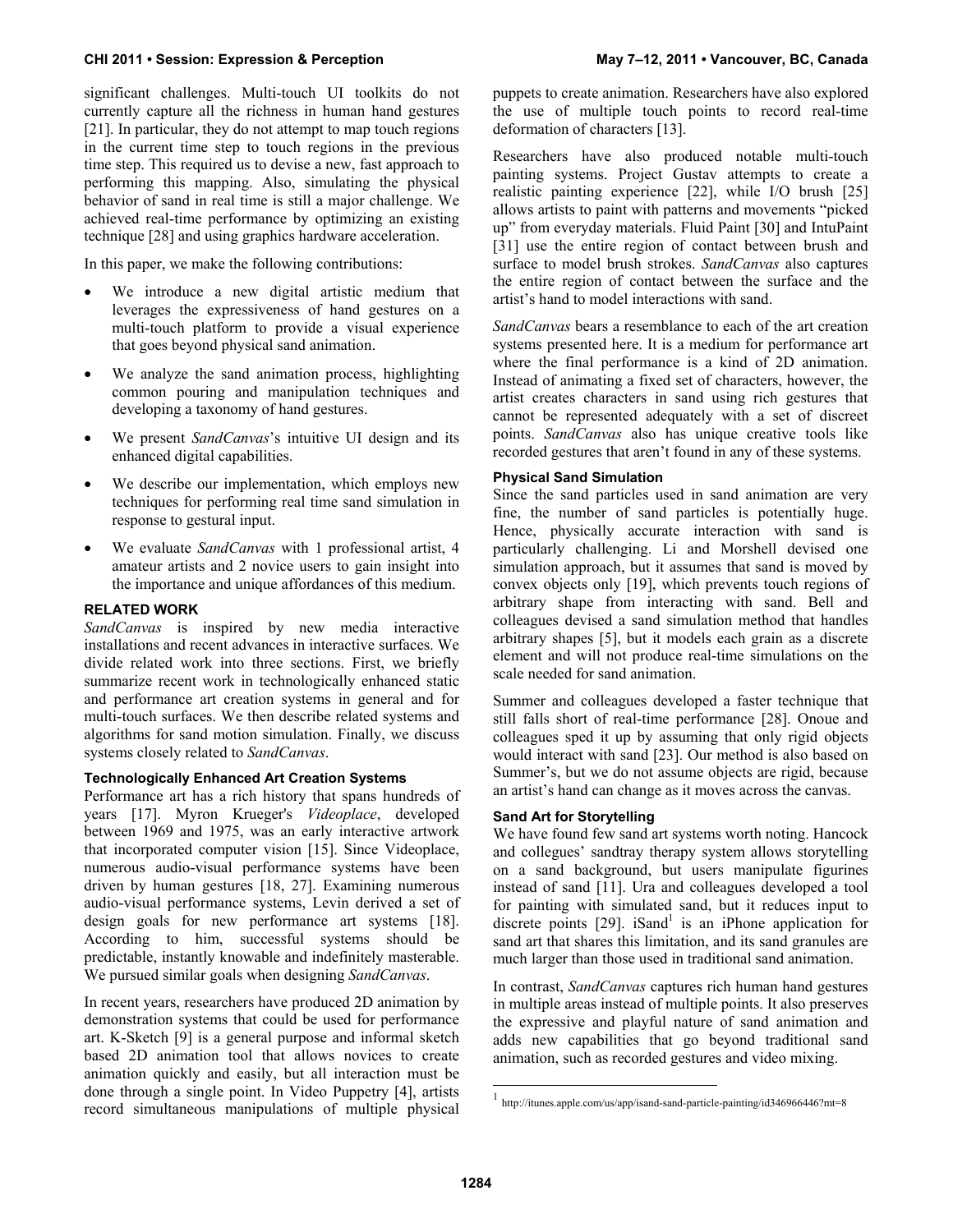#### **SAND ANIMATION ANALYSIS**

To better understand the special requirements of our new medium we sought to enumerate the gestures commonly used by sand animators. After a meticulous observation of 30 sand animation videos, we identified a set of sand animation techniques commonly employed by artists.

#### **Common Sand Animation Techniques**

Sand animation has pouring and manipulation techniques.

#### *Pouring Techniques*

Pouring is an additive technique that varies depending on how much of the canvas is affected. *Canvas pouring* is used to set the texture and initial context for painting (Fig. 2 *left*), or, to change context while storytelling. *Skinny pouring* is used to draw tiny details, lines, and shapes (Fig. 2 *right*).

#### *Manipulation Techniques*

Sand manipulation techniques move sand rather than adding it. We classified these techniques by how the artist's hand interacts with sand. *Fingertip drawing* traces out lines with the tip of one or more fingers (see Figure 3 *left*). While, *finger carving* (see Figure 3 *right*) uses the whole finger, typically the index finger, small finger, or the outside of the thumb, for drawing and fine tuning shapes.

Artists do not use their fingers exclusively. Palms are often used to create semi-elliptical, or spiral like patterns, such as clouds. We call this technique *palm rubbing* (see Figure 4 *left*)*.* Whole hands are often used to make big sweeps to clear the canvas and set up a new context for the animation, which we termed *hand sweeping* (see Figure 4 *right*).

One final technique that bears mentioning is actually a special version of other techniques. Sand animators will sometimes use both hands simultaneously to quickly draw or pour *symmetrical* patterns in sand (see Figure 5). This technique, which is quite rare in other artistic media, is very common in sand animation.

These techniques can be combined to fluidly transform one image into another (see Figure 6), creating surprise and conjuring emotion. Here lies the beauty of sand animation.

#### **Taxonomy of Sand Animation Gestures**

After listing common sand animation techniques, we saw many similarities and differences between them. To better compare and contrast these techniques, we created the lowlevel taxonomy of gestures found in Table 2. While there are other gesture taxonomies in the literature [10, 33], we needed one that was created specifically for multi-touch art work like sand animation.

| Pouring     | <b>Manipulation</b> |  |  |  |
|-------------|---------------------|--|--|--|
| Canvas      | Fingertip draw      |  |  |  |
| Skinny      | Finger carve        |  |  |  |
|             | Palm rub            |  |  |  |
| Symmetrical | Hand Sweep          |  |  |  |

**Table 1: Common sand animation pouring and manipulation techniques.** *Symmetrical* **is a modifier that can apply to both pours and manipulations.** 

We manually classified gestures along five dimensions: *mode*, *form*, *precision*, *hands* and *actuation*. **Mode** separates *pouring* gestures from *manipulation* gestures. **Form** indicates any motion in the gesture. In *static* gestures, the hand is held in one position and one configuration, while dynamic gestures change the position or configuration of the hand. (This is similar to the *pose* and *path* concepts in Wobbrock et al.'s gesture taxonomy [33]) The **precision** of the gesture can be *coarse* or *fine*, and the **hands** dimension indicates the number of hands involved in a gesture: one (*uni-manual*) or two (*bi-manual*).



**Figure 2:** *Canvas pouring* **(left) creates background textures, while** *skinny pouring* **(right) is for drawing lines.** 



**Figure 3:** *Fingertip drawing* **(left) and** *finger carving* **(right) to create and manipulate shapes.** 



**Figure 4: A palm rub (left) draws cloudy patterns, and a** *hand sweep* **(right) clears part of canvas.** 



**Figure 5:** *Symmetrical hand sweep* **(left) &** *skinny pour* **(right).** 



**Figure 6: Fluid transformation of images.**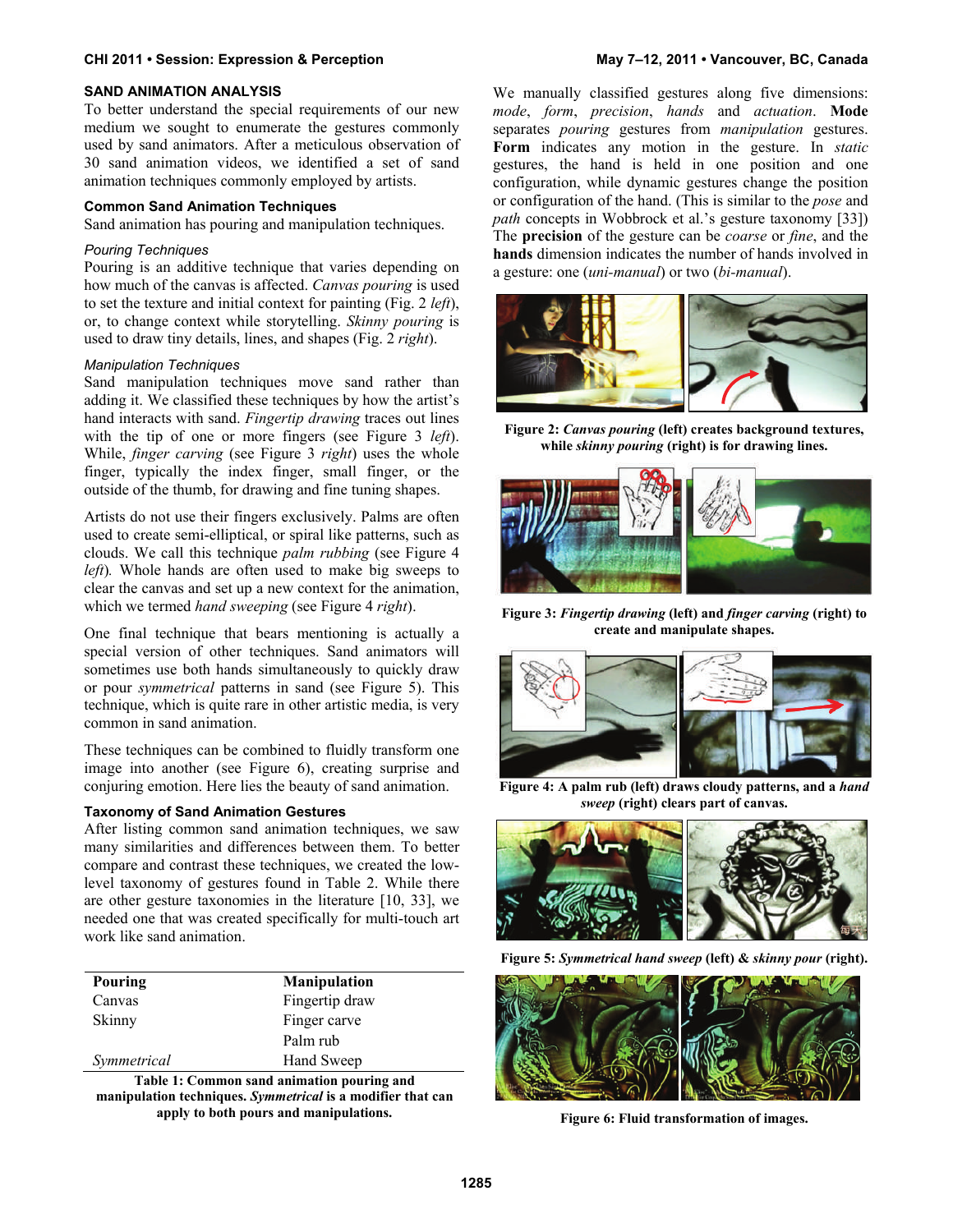Finally, **actuation** indicates the portion of the artist's hand that interacts with sand: a *single finger*, *multiple fingers*, the *palm* (without fingers), or the whole *hand* (both palm and fingers). When using one or more fingers, we distinguish between the finger *tips* and the *side* of the finger. We also note when artists use *tangible* objects to interact with sand.

We can classify common sand animation drawing techniques within our taxonomy to gain a more detailed understanding of these gestures (see Table 3). For example, we found the canvas pour technique uses the pouring mode (p); the form can be either static or dynamic (s/d); the precision is coarse (c); it can be done either by one hand (u) or two hands (b), and it leverages the whole hand (h) instead of the other parts to perform the sweep.

This analysis of sand animation gestures helped us to understand the range of interactions that sand animators

| <b>Dimension</b> | Categories          | <b>Description</b>            |  |  |  |  |
|------------------|---------------------|-------------------------------|--|--|--|--|
| Mode             | Pouring             | Pouring on surface            |  |  |  |  |
|                  | <b>Manipulation</b> | Manipulating on surface       |  |  |  |  |
|                  |                     |                               |  |  |  |  |
| Form             | Static              | Hand held in one position     |  |  |  |  |
|                  | Dynamic             | Hand moved                    |  |  |  |  |
| Precision        | Coarse              | Gesture has low precision     |  |  |  |  |
|                  | Fine                | Gesture has high precision    |  |  |  |  |
|                  |                     |                               |  |  |  |  |
| Hands            | Uni-manual          | Use one hand                  |  |  |  |  |
|                  | Bi-manual           | Use both hands                |  |  |  |  |
| Actuation        | Single fingertip    | Use single fingertip          |  |  |  |  |
|                  |                     |                               |  |  |  |  |
|                  | Single finger side  | Use side of a single finger   |  |  |  |  |
|                  | Multi-fingertip     | Use multiple fingertips       |  |  |  |  |
|                  | Multi-finger side   | side<br>Use<br>of<br>multiple |  |  |  |  |
|                  |                     | fingers                       |  |  |  |  |
|                  | Palm                | Use palm without fingers      |  |  |  |  |
|                  | Hand                | Use both palm and fingers     |  |  |  |  |
|                  | <i>Tangibles</i>    | Use other objects             |  |  |  |  |

**Table 2: Taxonomy of sand animation gestures. The underlined letter(s) in each category indicate the abbreviation used for that category in later tables.** 

|                  |             |     |            | *Symmetrical                   |         |                   |     |  |
|------------------|-------------|-----|------------|--------------------------------|---------|-------------------|-----|--|
|                  | Canyas pour |     | Skimm pour | Fingertip draw<br>Finger carve | Palmrup | <b>Hard</b> sweep |     |  |
| Mode             | р           | р   | m          | m                              | m       | m                 | p/m |  |
| <b>Form</b>      | s/d         | s/d | s/d        | s/d                            | s/d     | s/d               | s/d |  |
| <b>Precision</b> | с           |     |            | c/f                            | c/f     | c                 | f/c |  |
| <b>Hands</b>     | u/b         | u/b | u/b        | u/b                            | u/b     | u/b               | b   |  |
| <b>Actuation</b> | h           | h   |            | st/mt ss/ms                    | р       | h                 | all |  |

**Table 3: Classification of common sand animation drawing techniques. Each column shows the categories of gestures that we observed for that technique. Category abbreviations are found in Table 2.** 

need in *SandCanvas*. The following section explains how we designed and developed a UI to support these gestures.

#### **DESIGN AND IMPLEMENTATION OF** *SANDCANVAS*

*SandCanvas* is designed to run on an interactive surface based on the principle of diffused illumination [2]. Our table uses a 29cm by 21cm white acrylic surface as a diffuser and projection screen for a rear-placed LCDprojector. An array of 140 infrared LEDs also shines on the surface from below, and objects touching the surface reflect this infrared light back on a 320 by 240 pixel infrared video camera. Our software was written with OpenFrameworks<sup>2</sup>, a C++ toolkit for graphic applications with image processing tools. This software runs on a 3.0 GHz Intel Core2 Duo CPU E8400 running Windows Vista with 4GB RAM and a graphics card with an nVidia GeForce 9500 GT2 GPU.

#### **Sand Simulation in** *SandCanvas*

Real-time simulation of sand movement in response to rich hand gestures is a challenging problem. Here we describe all the steps in our simulation process.

#### *Tracking and Modeling Contact Shapes*

As our multi-touch platform was vision-based, we used standard image processing techniques for contact shape detection. We used dynamic background subtraction to remove the background from the current frame, thresholding to adjust the level of acceptable tracked pixels, Gaussian blur for smoothing and filtering out random noise, and highpass filter to amplify edges. The resulting contact shapes are represented as 2D polygons. We then use the Community Core Vision<sup>3</sup> tools to correspond touch regions with one another across successive frames.

#### *Sand Modeling*

Although particle systems and voxels are commonly used for modeling the motion of granular materials, they are computationally expensive and cannot handle a very large number of sand granules. Instead, *SandCanvas* uses a discrete height field that is often used to model ground surfaces [23, 28]. The height field has a resolution equal to the screen resolution, thus, each pixel has a height value (16-bit float), which we call a *column*.

Given a set of hand contact shapes and a grid of sand columns, we compute the sand deformation in three steps:

- First, when a contact shape moves on the surface, we find the columns of sand that collide with the path of this contact shape.
- Second, sand within those columns is pushed outward towards the surrounding columns.
- Finally, by detecting steep slopes, sand is moved from higher columns to lower columns, producing realistic sand settling motion or *sand erosion*.

2 http://www.openframeworks.cc

l

<sup>3</sup> http://ccv.nuigroup.com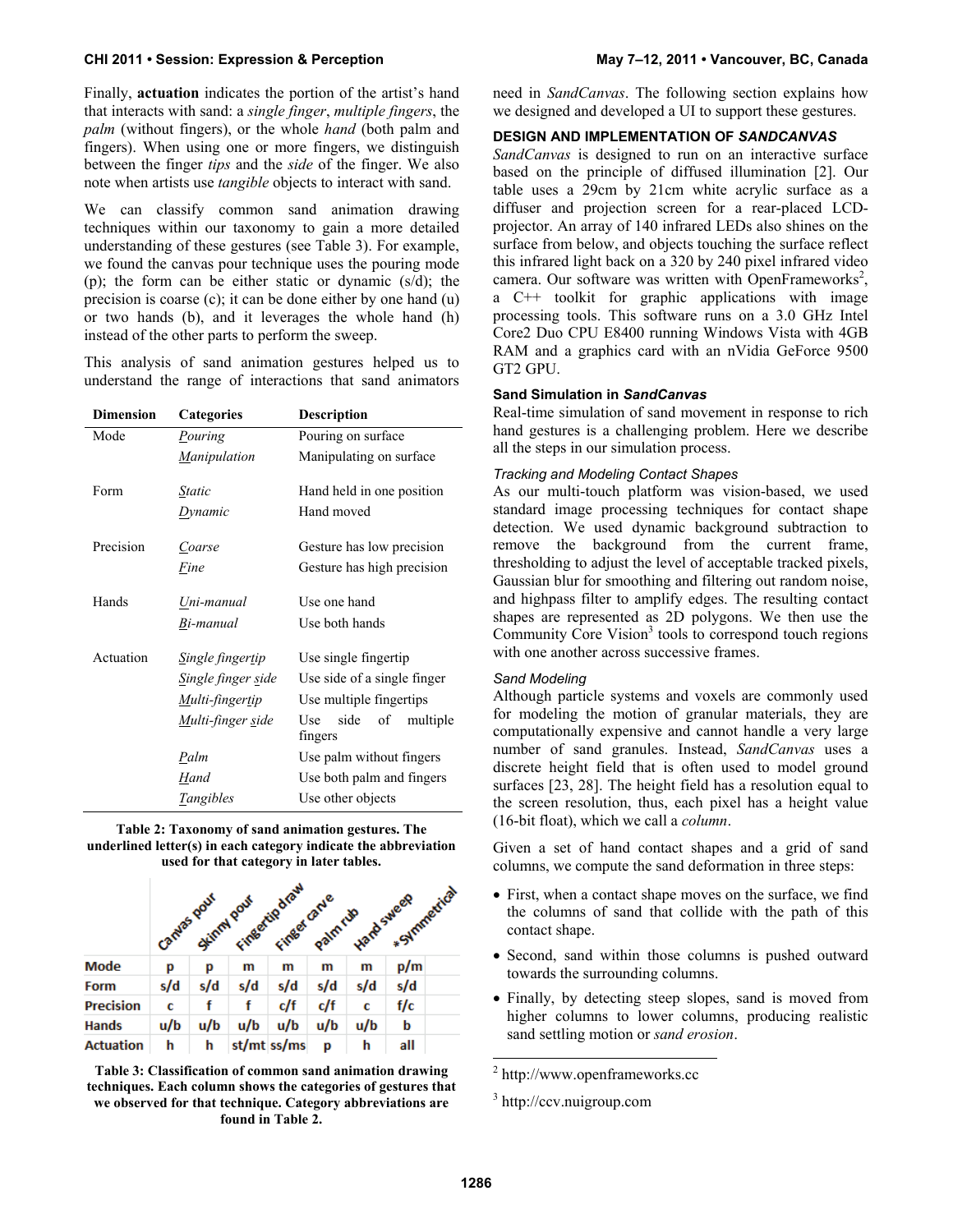#### *Computing the Collision Region*

When a contact shape first touches the surface, the collision region is the polygon that represents the contact shape itself. However, when a contact shape moves on the surface (Figure 7(c)), the first part of our algorithm computes the region swept by the contact polygons across successive frames. Sand within this *collision region* need to be pushed on the surface. Figure 7(d) shows the contact polygons for the current frame  $(f_{t+1})$  in orange and the previous frame  $(f_t)$ in grey. We must now compute the collision region from these two polygons.

Our first step is to compute the point-to-point correspondences between the two polygons. An iterativeclosest-point method [6] could be used to compute these correspondences, by rotating the polygons until they are closely aligned. While this gives accurate results, the iterations take a long time. Instead, we simply align the centers of the two polygons and examine each point in the  $f_{t+1}$  polygon to find its closest neighbor in the  $f_t$  polygon (see Figure 7 (e–f)).

In our second step, we construct a graph, which consists of the polygon in  $f_{t+1}$ , the polygon in  $f_t$ , and the correspondence edges (see Figure  $7(g)$ ). We then compute all the line segment intersections and create a DCEL (doubly-connected edge-list) for this graph (see Figure 7(h)). Finally, we compute the outline of the graph by finding the lexicographically minimal point and walking along the outside edges until we reach our starting point (see Figure  $7(i)$ ).

#### *Volume-Conserving Sand Displacement*

Now that we have found the columns that collide with the user's hand, we need to push the sand (as shown in Figure 7(j)) from the previous frontier (grey edges) towards the new frontier (black edges). To do this, we calculate the Euclidean distance transform [8] within the collision region from the center of the previous polygon  $f_t$  (this center is the " $x$ " in Figure 7(j)). In the resulting distance map (illustrated in Figure  $7(k)$ , for pixels surrounding the collision region, their distance values are set to a very high distance value (higher than any value computed in the distance transform). To propagate the sand, the sand in each column within the collision region is evenly distributed to its neighboring columns that have higher distance values. We use the algorithm in [26] to perform the distance transform and the propagation efficiently on the GPU, which we implemented using OpenGL Shading Language fragment shaders.

#### *Sand Erosion*

Our method to simulate the settling motion of the sand around the collision region is based on the algorithm described in [28]. Our method is implemented for the GPU using OpenGL Shading Language fragment shaders. In the first pass, the slopes of each pixel with the eight neighboring columns are examined. If a slope is larger than a threshold value, excess sand is distributed from the higher column to the lower column using a gathering approach in the second pass. The two passes are performed every rendering frame, and the sand erosion takes many frames to complete, producing the realistic effect of sand rolling down the slope over time. To produce the asymmetric erosion caused by the temporary obstruction of the hand, unlike [28], we simply do not distribute sand into any collision region that might exist during a frame.

#### *Performance*

Our system runs at interactive rates (20–35fps). For a single finger, the average fps is 35, while for 7–8 fingers manipulating at the same time, the average fps is 20–25. With these frame rates, sand movement does not significantly lag behind hand movements, and users are able to feel immersed in the sand animation experience.

#### **Exploring the design space for sand pouring**

In addition to developing the algorithm to simulate sand manipulation, another essential component of Sand Animation is sand pouring. Most sand animators begin new scenes in their animations by quickly pouring sand on the canvas to set a background texture. We considered using computer vision techniques to distinguish pouring from manipulation gestures, but we quickly determined computer vision was not up to the task, given the variety of gestures and lighting conditions. Building a 3D deformable mesh model of the user's hand would achieve the highest fidelity, but it is difficult to build this model in a robust way [32].

Instead, we designed a bi-manual touch interface for pouring. Users touch a pouring button with their non-



**Figure 7: A step-by-step illustration of computing the collision region and pushing the sand. (a) The hand first touches the surface. (b) The sand is pushed to the boundary of the contact shape. (c) The positions of the hand in two successive frames. (d) Their contact polygons. (e) The two polygons are aligned at their centroids. (f) Point-to-point correspondences are computed between the two polygons. (g) A graph is constructed consisting of the polygons and the correspondence edges. (h) The intersections of the edges are computed. (i) The boundary of the whole graph is computed. (j) Sand is to be pushed from the grey frontier to the black outline. (k) A distant map is constructed and sand is pushed from the lighter pixels to the darker pixels until it reaches the boundary of the collision region. (i) Final rendering of the new sand height map (after some sand erosion).**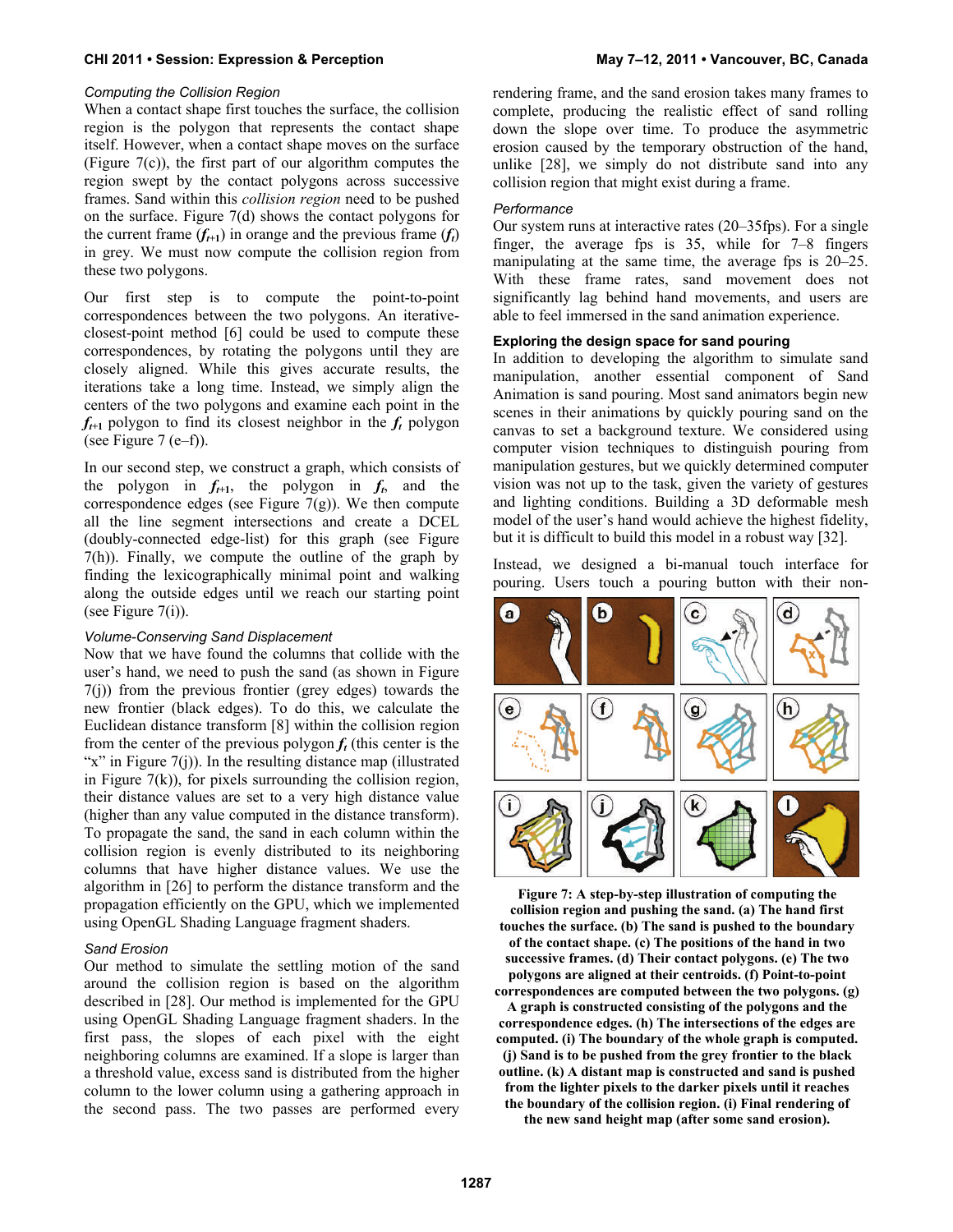

**Figure 8: Pouring with touch and tangibles. (a) Canvas pour with whole hand. (b) Skinny pour with fingertips. (c) Symmetrical pour, tangible on button. (d) Pour with tangible.** 

dominant hand while specifying a pouring region with their dominant hand. This style of interaction avoids mode error. It has been shown to be effective [20] and has been used successfully in several systems [9, 12]. Users distinguish *canvas pouring* from *skinny pouring* by the size and shape of the pouring region. Sweeping through the canvas with the whole hand results in *canvas pouring* (Figure 8(a)), while pointing or tracing a path with a fingertip results in *skinny pouring* (Figure 8(b) and 8(c)). Users can place tangible objects on the pouring button if they wish to pour with both hands (Figure 8(c)).

We also allowed users to pour sand using tangible objects such as jars, thinking that this would provide a more natural feel (Figure 8(d)). In vision based multi-touch systems like ours, bright objects can be detected even when they do not touch the surface. We attached a piece of white paper to the face of a black jar so that it would pour sand when brought close to the surface in pouring mode.

#### *SandCanvas* **User Interface**

Before designing *SandCanvas*'s user interface, we interviewed two professional sand animators to learn how they would like to enhance sand animation in the digital form. We first interviewed Sheh Meng, a professional practitioner with 10 years of experience in performing and teaching sand animation. According to him, most sand animators record video clips of their animations and edit them in a post-production step. Post production also allows animators to play with colors, saturation, and contrast. Hence, a desirable system should provide these capabilities. Sheh Meng also asked for features that allow new types of expression. He suggested a tool for recording gestures and saving them for future reuse.

Second, we interviewed Erika Chen, the winner of "Impresario the Open Platform" 2010. Erika is the world's first singer sand animator, having unique, extensive collaborations with drama, dance and live musicians. She was mostly interested in mixing sand animation with other media, such as clip art or ink drawings.

Our final user interface for *SandCanvas* is the toolbar shown in Figure 9. This toolbar appears at the bottom of the canvas, and it can be reduced to include only the sand pouring and expand UI buttons if the artist desires more canvas area. Based on our interviews, we put the following tools into this toolbar.

*Record Session.* Users can record their animation as video for later editing.

*Undo and Redo.* Users can undo and redo up to five operations. This number can be increased at the cost of additional memory.

*Change Texture.* Users can start with an empty canvas or they can choose from a set of predefined sand textures. Some textures are computer generated, while others are images of real sand.

*Reset.* Change the surface to the initial state of the texture.

*Record Gesture*. Users can press a button to begin recording a sequence of pouring or manipulation gestures. Pressing the button a second time stops recording and places a new gesture button icon in the toolbar (see Figure 10). The recorded gesture can be played back by touching this gesture button with one hand and touching the canvas with the other hand. Each touch plays the gesture starting at that touch point. This enables users to play gestures in parallel in different parts of the canvas.

*Capture Frame.* Users can capture snapshots of the canvas to use as frames in a stop-motion animation (see Figure 11). After pressing the *capture frame* button, it changes to show a thumbnail of the image that was captured.

*Change Color.* In film and animation production, color is used to create specific moods [3]. For example, a love scene will need different colors than a suspense scene. In *SandCanvas*, users can create a sequence of color gradients before a performance and cycle through them by pressing the change color button.



**Figure 9: The user interface panel. From left - hide UI panel, change texture, change color, reset, record session, pour, undo, redo, capture frame and record gesture.** 



**Figure 10: Steps of Gesture recording and playback after pressing the gesture record button (a) User draw a gesture and stop recording (b) An icon having the gesture appears in the UI panel (c) By pressing the recorded gesture button with nondominant hand and touching by another hand initiates the gesture in different parts of the canvas.** 



**Figure 11: Three key frames for stop-motion animation.**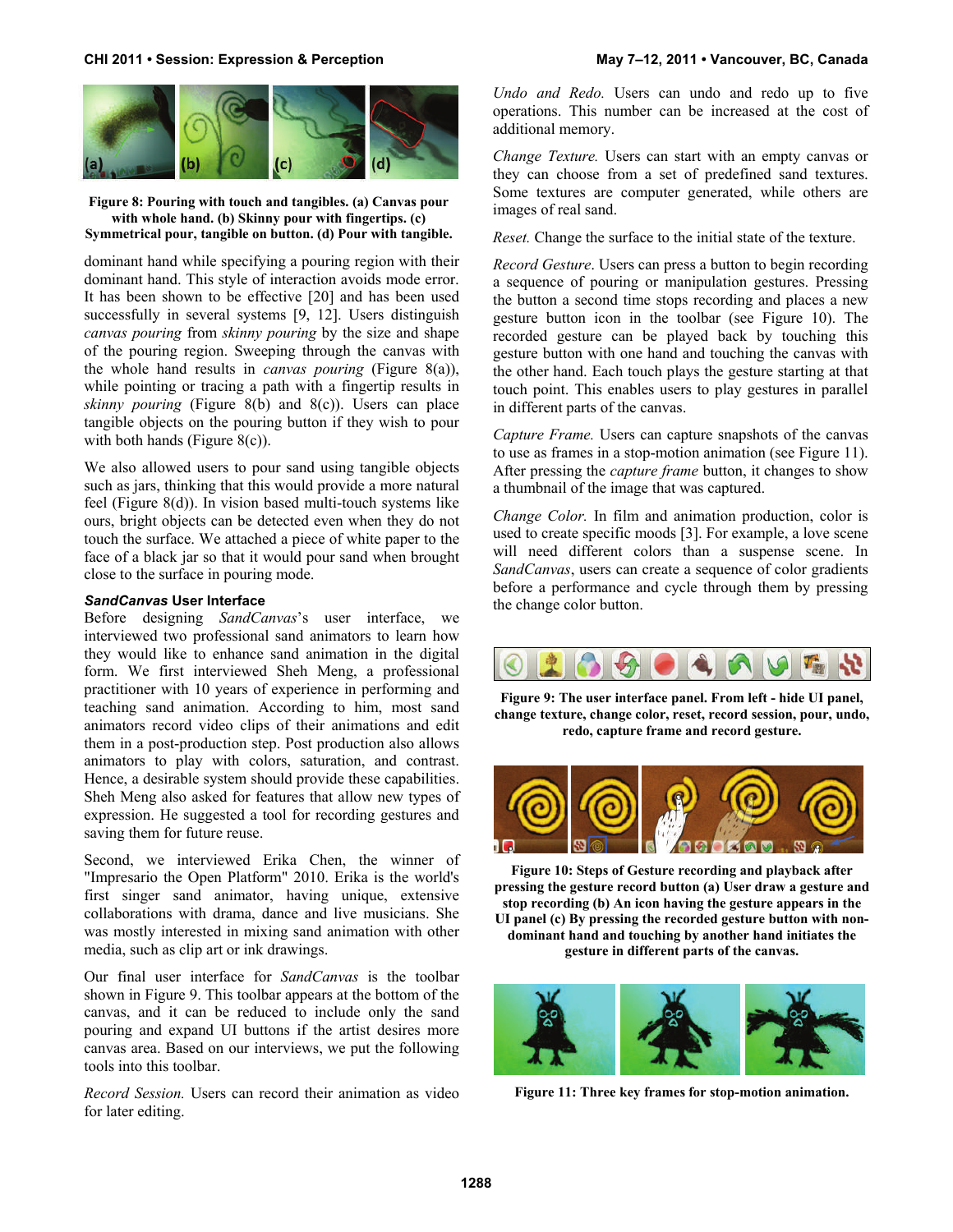*Enabling Mixed Media*. In film production and storytelling, *mixed media* refers to the mixing of images from separate sources [3, 24]. *SandCanvas* allows users to define a set of still images and video clips that will appear underneath sand during a performance. These images and clips are placed in sequence with color gradients and are also accessed through the *change color* button.

As soon as our system was implemented, we wanted to evaluate it to establish its usability and to understand the importance and the unique affordances of this artistic medium. The details of our evaluation are described below.

#### **USER EVALUATION**

Before our final study, we performed a pilot study with three users who gave us qualitative feedback which we report here with other data. Our final study with seven users was both qualitative and quantitative, using a formal protocol designed to answer the following questions:

*Q1. How do users evaluate the realism, fidelity and intuitiveness of Sand Canvas?* 

*Q2. Do users find the novel features of SandCanvas useful, and can they apply them effectively?* 

*Q3. Can we gain further insight into the expressiveness of this new medium by analyzing gestures that users employ? Q4.Is there evidence that SandCanvas facilitates creativity?* 

#### **Participants and Environment**

Our formal study had seven participants, all males ranging from 24 to 29 years old (*M*=26, *SD*=1.63). Among them, one is a professional artist, four are amateur artists, and two are novice users. 4 out of 7 users reported that they create artistic works once a week. Our pilot study participants were three females aged 26 to 29. One is a professional artist with prior sand animation experience and the other two are amateur artists. All evaluation sessions took place in a university laboratory using the tabletop system described previously in our design and implementation section. Lighting in the room was dim to give the surface maximal tracking accuracy. Each user received \$25 for their participation.

#### **Method**

The formal evaluation process was conducted in the following four steps.

1) *Exploration: 10 minutes.* In this step, users were given no explanation of the system, and were told to play with *SandCanvas* while thinking out loud. This step helped us gauge the initial learnability of the system and users' initial impressions.

2) *Training: 10–15 minutes*. In this step, users were given a brief description and demonstration of the features they didn't discover in step one. We asked users to recreate a sequence of five drawings, each designed to teach sand animation techniques (Figure 12). Users first recreated all five drawings in their own way. After this, a facilitator demonstrated an easy way to create each drawing, and asked the user to try again.



**Figure 12: Pictures given to users in step 2 (training).** 

3) *Guided task: 10–15 minutes.* In this step, users were asked to create an animation sequence based on three key frames provided (see Figure 11). This step allowed us to compare user performance on a fixed task.

4) *Free task: Up to 30 minutes.* In the final step, users were asked to use their own imagination and create the best sand animation they could. This step helped us assess users' preferred techniques, and it allowed us to observe creative use of *SandCanvas*.

At the end of the study, users were given a questionnaire and interview. The entire study took about 90 minutes.

#### **Results and Discussion**

Users' overall reaction was very positive. They found *SandCanvas*'s UI intuitive and they were able to create meaningful artworks in the time they were given. The medium was a pleasure to use; as one user reported, "*The ability to play with sand itself is the most interesting part.*"

#### *Q1. How do users evaluate the realism, fidelity and intuitiveness of SandCanvas?*

Most of our users felt that the behavior of virtual sand in *SandCanvas* closely mimics the feeling of physical sand. They often perform gestures on *SandCanvas* as if they were playing with real sand: 3 users piled sand in the middle of the canvas and observed its spreading behavior. In the poststudy questionnaire, users rated the realism of *SandCanvas* as 4.4 on a scale of 1 (not realistic) to 5 (very realistic). However, one user commented that it has yet to achieve the fluidity of real sand. We believe this is because our current implementation does not model sand grain momentum.

Users commented that they liked the look and feel of *SandCanvas* and indicated that it was very easy to learn: average rating 4.6 on a scale of 1 (extremely difficult) to 5 (extremely easy). In the initial exploration step, five functions *(undo*, *redo*, *reset*, *change texture*, and *change color)* were discovered by all users. All but one user discovered *capture frame* and all but three guessed the purpose of the *record session* button. No users discovered how to pour sand or record gestures, but we expected that these bi-manual functions would require training. After the training step, all users understood all features. One user commented, "*After going through the instructions once, the functionalities are quite obvious*".

#### *Q2. Do users find the novel features of SandCanvas useful, and can they apply them effectively?*

To better understand the relative merits of our novel features, we recorded the number of times each feature was used in the free task step. Our seven participants spent a total of 159 minutes on free tasks, during which we logged 380 feature usages (average 2.39 features per minute).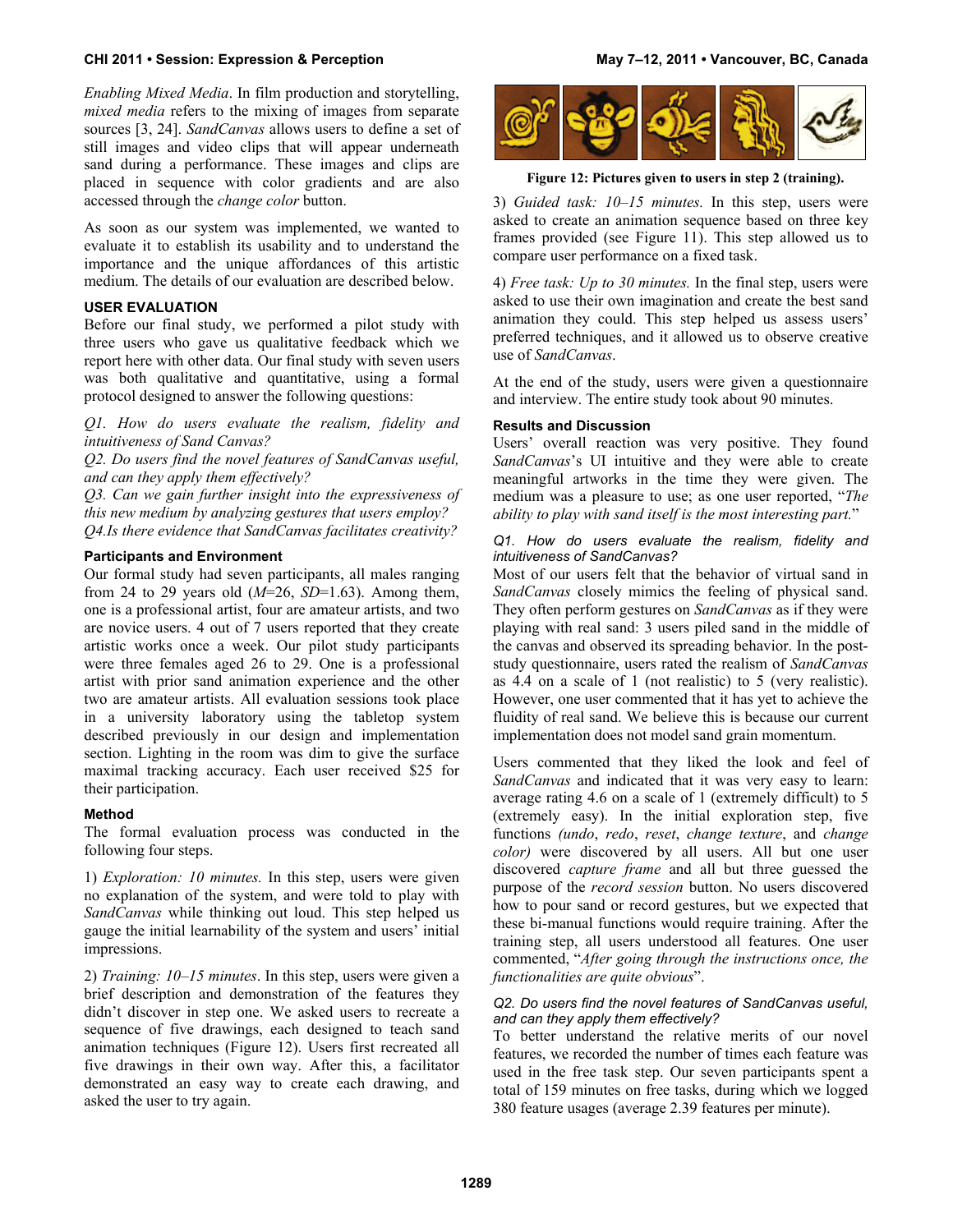

**Figure 13: Feature usage counts among participants.** 



**Figure 14: Overall usage of techniques in evaluation steps 1 (exploration), 3 (guided task), and 4 (free task).** 

Figure 13 summarizes feature usage. Each user made moderate use of most features, though *undo* and *change texture* stood out, accounting for 81 (21%) and 60 (16%) occurrences of all feature usages logged. Only four users took advantage of *gesture playback,* but they made heavy use of this feature (74 times or 29% of all feature usage). We also note that no users took advantage of the *record session* function, because post-production was outside the scope of this study.

The fact that almost all users used most of the features multiple times indicates that users found them useful in creating art works on *SandCanvas*. We are also encouraged to find out a number of users (3 of 7) embrace the more advanced gesture record functionalities and frequently used it in their art creation process.

#### *Q3. Can we gain further insight into the expressiveness of this new medium by analyzing gestures that users employ?*

In addition to our feature analysis, we wanted to enhance our understanding of the unique affordance of *SandCanvas* by analyzing the gestures employed by users. We analyzed the video tapes of the user evaluation and classified all 3580 gestures they performed in steps 1 (exploration), 3 (guided task), and 4 (free task). Note that step 2 was for training purpose only; therefore it is not included in the analysis. Step 1 is included because it demonstrates users' the initial reaction to *SandCanvas*, which can be contrasted with later stages when they become more experienced.

Figure 14 shows the breakdown of common sand animation techniques used in the three evaluation stages. Overall, pouring accounted for 31% of gestures and manipulating accounted for 69%. The most common technique was *fingertip draw* (40% of gestures). *Finger carve*, *canvas pour*, and *skinny pour* are the next most popular techniques (each contains 15-16% of all gestures). *Hand sweep* (7%) and palm rub (2%), were used less frequently, but they did play a role in drawing. Finally, we note that tangibles were also used occasionally (4%).

We also observed two approaches to creating artworks in *SandCanvas* (Figure 15), each with a different distribution of drawing techniques. In the free task, five users took a subtractive approach, in which sand is manipulated to create shapes. Two users took an additive approach, in which shapes are made by pouring sand onto the canvas.

Different stages of our experiment also showed different distributions of drawing techniques. The guided task requires uses to take an additive approach, in which shapes are made by pouring sand onto the canvas. In the free task, however, 5 of 7 users took a subtractive approach, in which shapes are created by drawing in sand. Because of this, pouring was used much more frequently in the guided task (48% of gestures) than in free tasks (18% of gestures). However, the beauty of Sand Animation is that users are free to switch between these approaches, making smooth and seamless transitions to create interesting and often surprising effects, such as Figure. 6.

In addition to high level techniques, we analyzed gestures according to our low-level taxonomy to get a detailed sense of how users employed their hands. Almost all gestures (99%) were dynamic rather than static, which helps to justify our efforts to support dynamic gestures. Precision was more or less evenly split between coarse (42%) and fine (59%), indicating the variety of gestures performed. 7% of gestures were bimanual, and almost all of these were performed by three participants drawing symmetrical shapes. This confirms our intuition that bimanual interaction would be an essential part of this medium.

Figure 16 shows the hand actuation dimension of our taxonomy for gestures performed in the exploration, guided task, and free task steps of our experiment. This data shows that *SandCanvas* truly leverages many parts of the hand. The most common gestures were single fingertip (46%), followed by single finger side, multi-fingertip, and hand gestures (19%, 18%, and 11%, respectively).

Tangible gestures were less common (4%), but played a vital role in the artworks where they appeared. One user



**Figure 15: Drawing and animating with pouring (***left***) and manipulation (***right***).**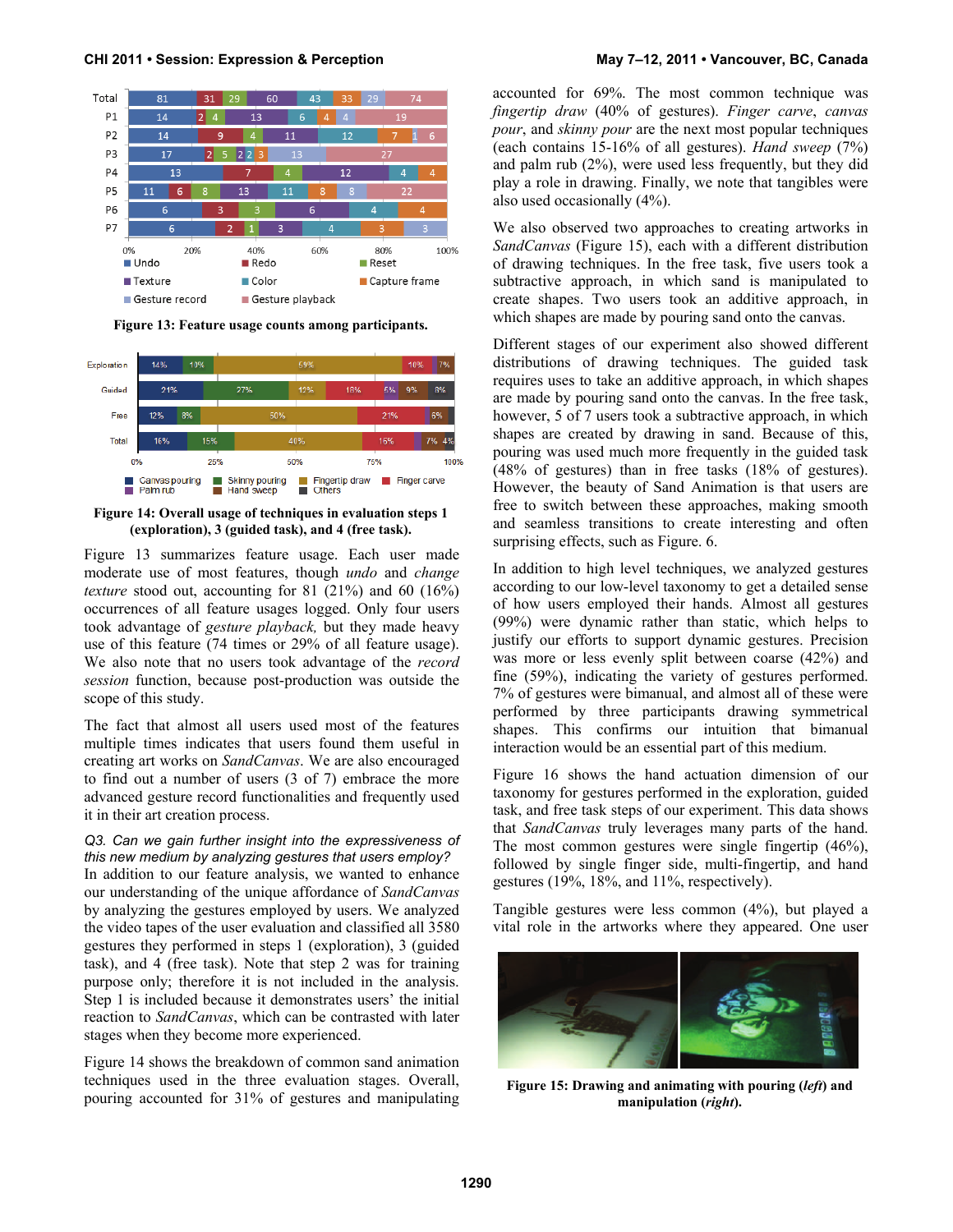

**Figure 16: Another dimension of gestures we are particularly interested in is the distribution of different parts of hand (or actuation) in creating art works.** 

used a sheet of paper to pour over a very large area, and another used a sharp object to draw a star shape. Palm gestures were rare (2%) and served the same purpose as hand gestures. We have noted elsewhere, however, that palm gestures are useful for creating cloud-like shapes. Finally, this hand actuation data highlights the importance of capturing the full region of contact between the user's hand and the drawing surface. Single finger side and hand gestures together accounted for 30% of all gestures. None of these gestures could have been captured by a system that reduced users' input to a set of points.

The gesture analysis presented here demonstrates that *SandCanvas* truly capitalizes on the expressive vocabulary of hand gestures found in sand animation. This was possible only because our implementation captures the full area of contact with the surface, and because it carefully balances sand simulation speed and accuracy. All parts of the hand can be used to produce creative works of art.

#### *Q4.Is there evidence that SandCanvas facilitates creativity?*

We found four classes of evidence to support this. The richness of gestures captured by *SandCanvas* provides some initial evidence that it facilitates creativity. As one user put it, *"[The] use of different parts of hand for direct manipulation inspires creativity."* This rich input inspired users to envision radically new uses that go beyond performance art. As another user reported, *"I like the instant gratification of it. I would like to use it for brainstorming and story prototyping, because it's so easy and quick to create."* Because these gestures are more intuitive than the complex tools in conventional interfaces, SandCanvas may also reduce memory demands, making it easier for users to enter a state of creative flow [7].

Second, the variety of artworks produced by users during the free task is also evidence that *SandCanvas* facilitates creativity. In the 159 minutes our 7 users spent on this task, they were able to create 13 different artworks, with 161 distinct drawings (about 1 drawing per minute). Among the 13 artworks, eight of these were performance artworks, four were stop motion animations, and one was a static image. The subject of these artworks ranged from portraits to dynamic landscapes to action sequences with multiple characters. The ability of users to create such a collection of art work in a short time demonstrates the potential of *SandCanvas* as a creative medium.

Third, we observed users devising creative strategies for producing similar effects. For example, one training task asked users to draw a snail. Figure 17 shows two users' approaches to drawing the spiral shape: one used a finger carve gesture, while the other used his whole hand.

Finally, we found that *SandCanvas*'s novel gesture recording feature inspired particularly creative uses. Many users took advantage of gesture recording to clone objects on the canvas, (e.g., to quickly create a crowd of people). One user recorded several drawings of words and played them back all at once to give an impression of many simultaneous speakers. Another user interleaved playback of ring-shaped pouring and drawing gestures that produced a complex interplay between gestures. Finally, one user combined gesture playback with undo to produce stopmotion animation. He recorded the drawing of a spaceship and moved it across the canvas with a sequence of capture frame, undo, and play gesture operations. These unexpected and creative uses of *SandCanvas*' gesture recording function show that *SandCanvas* is truly a creative medium that goes beyond traditional sand animation.

The evaluation we have presented here has demonstrated the intuitiveness of *SandCanvas* and the effectiveness of our approach to modeling real-time interactions between hand and sand. But it does much more. It has also given us a deeper understanding of the affordances of this new medium, particularly the variety of gestures at users' disposal. Finally, it has shown how *SandCanvas*'s modeling approach, novel creative tools, and intuitive UI combine to produce an important new creative medium.

#### **LIMITATIONS AND FUTURE WORK**

*SandCanvas* works well overall, but it has a few limitations. Like most other diffuse illumination multi-touch tables, sometimes it triggers just before the finger touches the canvas. The system is also dependent on surrounding ambient light. We hope to improve our hardware and eliminate these problems.

Our study users suggested adding a gesture library to *SandCanvas*, giving them access to a larger collection of their own gestures and others created by fellow users or artists. Users also suggested making gesture recording hierarchical, so that complex gestures can be composed from simple ones. One of our users, a professional artist, commented that such library would allow novice users to quickly learn expressive sand animation techniques.

In the future, we plan to integrate video editing and special effects capabilities into *SandCanvas* to enable complete



**Figure 17: Two users' approaches to the same training task.**